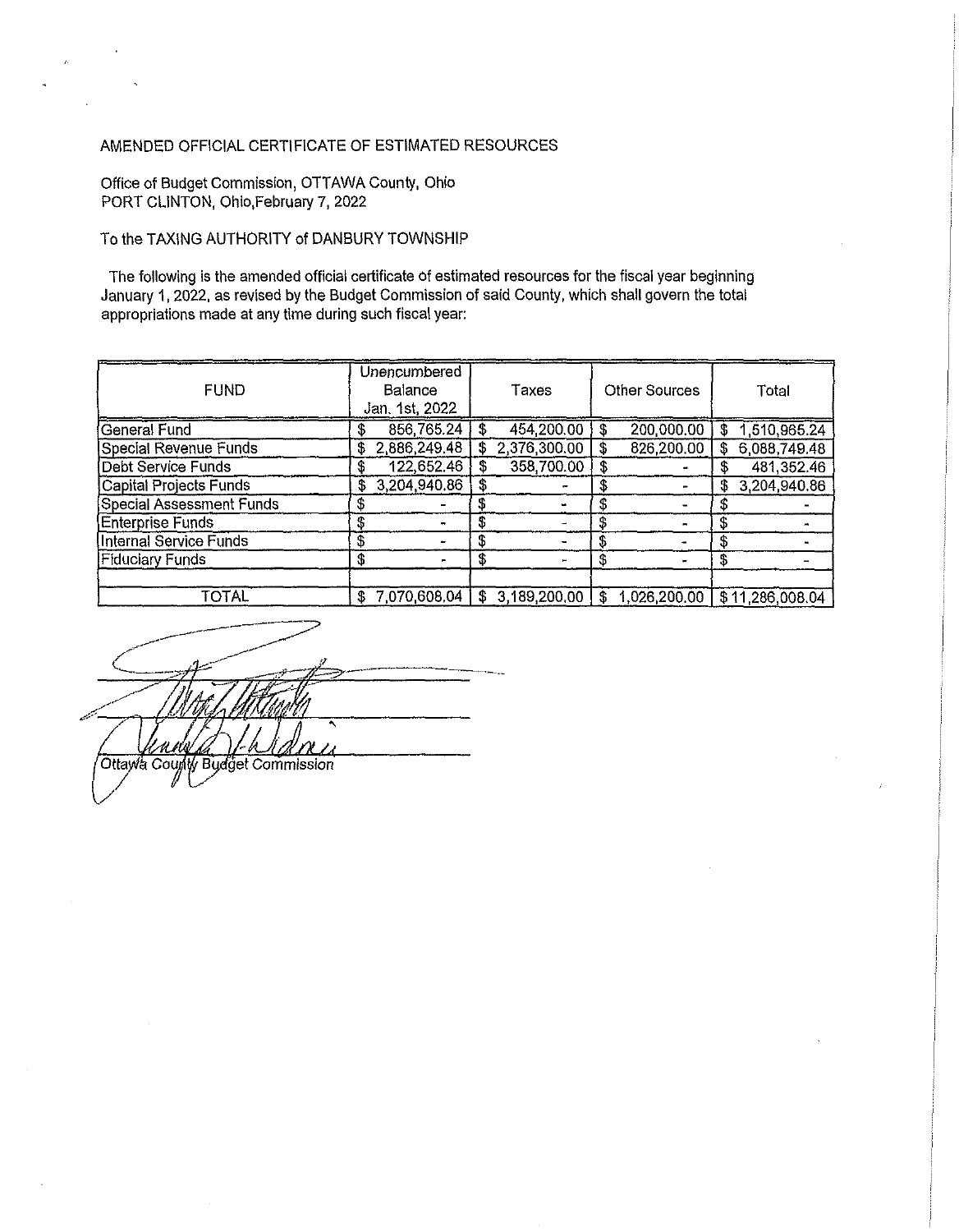| <b>FUND</b>                                                 | <b>Unencumbered</b><br>Balance<br>Jan. 1st, 2022 |                                        | <b>Taxes</b>   | <b>Other Sources</b>    |                | Total                                  |                              |
|-------------------------------------------------------------|--------------------------------------------------|----------------------------------------|----------------|-------------------------|----------------|----------------------------------------|------------------------------|
| Special Revenue Funds                                       |                                                  |                                        |                |                         |                |                                        |                              |
| <b>MVL Tax Fund</b>                                         | \$<br>27,363.03                                  | \$                                     | $\blacksquare$ | \$                      | 65,000.00      | \$                                     | 92,363.03                    |
| <b>Gasoline Tax Fund</b>                                    | \$<br>133,746.05                                 | $\overline{\mathbf{3}}$                |                | \$                      | 157,000.00     | $\overline{\mathbf{3}}$                | 290,746.05                   |
| <b>Road and Bridge Fund</b>                                 | \$<br>565,669.19                                 | $\overline{\boldsymbol{\mathfrak{s}}}$ | 490,600.00     | \$                      | 40,400.00      | T                                      | 1,096,669.19                 |
| Cemetery                                                    | \$<br>36,814.94                                  | $\overline{\mathbf{3}}$                |                | $\overline{\mathbf{3}}$ | 9,500.00       | $\overline{\mathbf{3}}$                | 46,314.94                    |
| Police                                                      | \$<br>680,800.02                                 | $\overline{\$}$                        | 1,235,300.00   | $\overline{\mathbf{3}}$ | 68,700.00      | $\overline{\mathbf{3}}$                | 1,984,800.02                 |
| <b>Fire District</b>                                        | \$<br>203,731.79                                 | $\overline{\mathfrak{s}}$              |                | 3                       | 41,000.00      | $\overline{\$}$                        | 244,731.79                   |
| Zoning                                                      | \$                                               | \$                                     |                | \$                      |                | $\overline{\$}$                        |                              |
| <b>EMS</b>                                                  | \$                                               | \$                                     |                | \$                      |                | \$                                     |                              |
| <b>Drug Law Enforcement</b>                                 | \$<br>1,915.32                                   | $\overline{\$}$                        |                | \$                      |                | \$                                     | 1,915.32                     |
| <b>Enforcement &amp; Education</b>                          | \$<br>6,834.50                                   | $\overline{\$}$                        |                | \$                      |                | \$                                     | 6,834.50                     |
| <b>Coronavirus Relief Fund</b>                              | \$                                               |                                        |                | \$                      |                | \$                                     |                              |
| Fire Levy 1.7 Mills                                         | \$<br>1,007,015.78                               | $\overline{\mathfrak{s}}$              | 650,400.00     | $\overline{\mathbf{S}}$ | 244,600.00     | $\overline{\mathbf{3}}$                | 1,902,015.78                 |
| CPT-2015                                                    | \$<br>2,015.00                                   | $\overline{\boldsymbol{\mathfrak{s}}}$ |                | \$                      |                | $\overline{\boldsymbol{\mathfrak{s}}}$ | 2,015,00                     |
| DARE Grant 16-17                                            | \$                                               | \$                                     |                | \$                      |                | \$                                     |                              |
| <b>NUE Grant</b>                                            | \$<br>220,343.86                                 | T                                      |                | $\overline{\mathbf{3}}$ | 200,000.00     | $\overline{\mathbf{3}}$                | 420,343.86                   |
| TOTAL SPECIAL REVENUE                                       | \$<br>2,886,249.48                               | $\overline{\mathbf{3}}$                | 2,376,300.00   | $\overline{\mathbf{3}}$ | 826,200.00     | Ŧ                                      | 6,088,749.48                 |
| <b>Debt Service Funds</b><br><b>General Bond Retirement</b> | \$<br>122,652.46                                 | $\overline{\mathbf{s}}$                | 358,700.00     | $\mathbf{S}$            | $\blacksquare$ | \$                                     | 481,352.46                   |
| TOTAL DEBT SERVICE                                          | \$<br>122,652.46                                 | \$                                     | 358,700.00     | \$                      | a.             | \$                                     | 481,352.46                   |
| <b>Capital Project Funds</b>                                |                                                  |                                        |                |                         |                |                                        |                              |
| Clean Ohio Trails                                           | \$                                               | \$                                     |                | \$                      |                | \$                                     | $\ddot{}$                    |
| <b>BWC Safety Grant Fire/EMS</b>                            | \$                                               | T                                      |                | \$                      |                | \$                                     |                              |
| <b>Recreational Trails Fund</b>                             | \$                                               | Ŝ                                      |                | $\overline{\mathbf{3}}$ |                | $\overline{\mathcal{E}}$               | ш,                           |
| <b>Fire Station</b>                                         | \$<br>3,204,940.86<br>3,204,940.86               | \$<br>$\overline{\mathbf{s}}$          |                | \$<br>S                 |                | \$                                     | 3,204,940.86<br>3,204,940.86 |
| TOTAL CAPITAL PROJECT                                       |                                                  |                                        |                |                         |                |                                        |                              |
| <b>Special Assessment Funds</b>                             |                                                  |                                        |                |                         |                | \$                                     |                              |
|                                                             |                                                  |                                        |                |                         |                |                                        |                              |
| TOTAL SPECIAL ASSESSMENT                                    | \$                                               | \$                                     |                | \$                      |                | \$                                     |                              |
|                                                             |                                                  |                                        |                |                         |                |                                        |                              |
|                                                             |                                                  |                                        |                |                         |                |                                        |                              |

 $\frac{\epsilon}{\sqrt{2}}$ 

 $\hat{\mathbf{v}}$